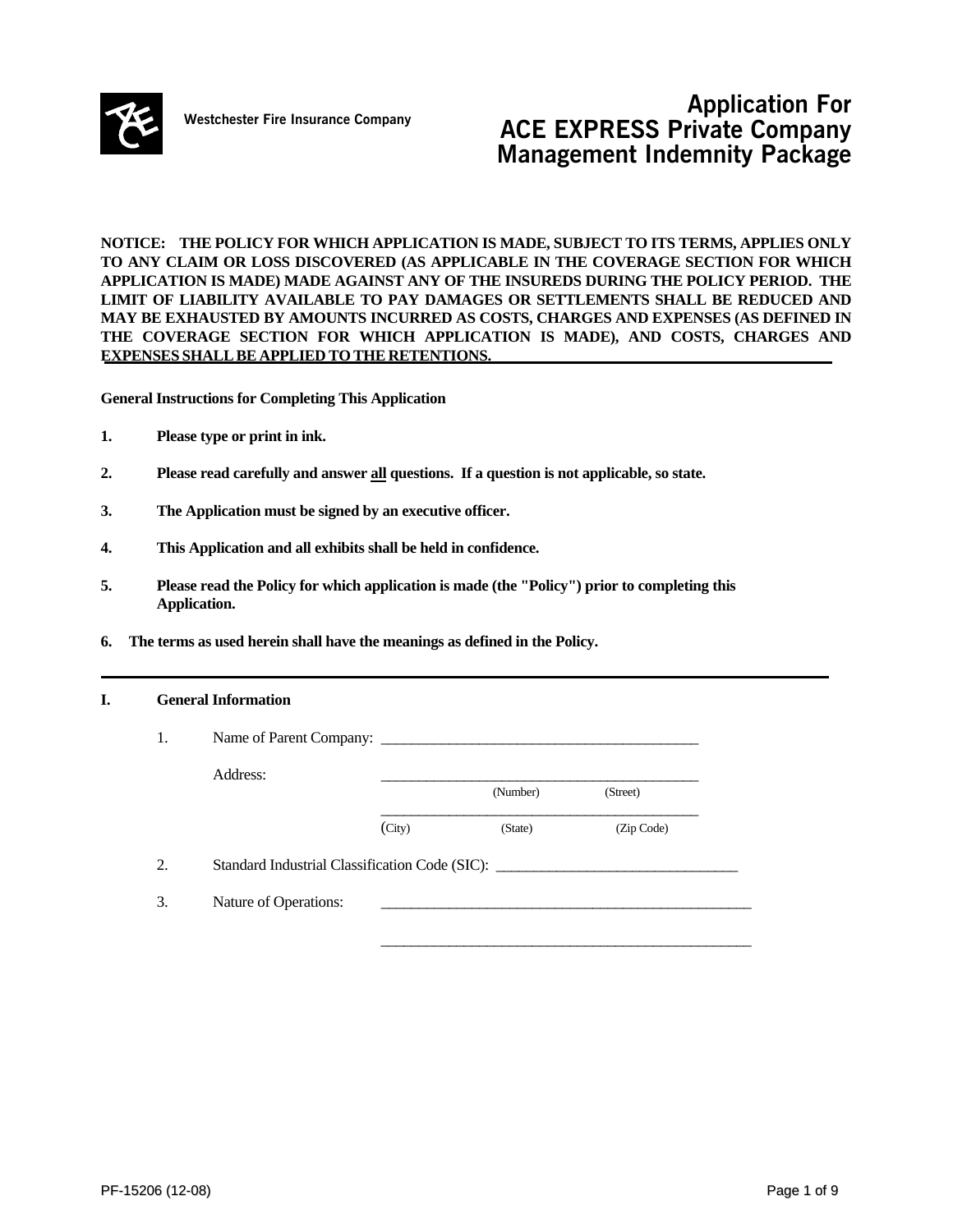| 4. | Has the Company been in business longer than three (3) years?                                                                                                                            | Yes | No.            |
|----|------------------------------------------------------------------------------------------------------------------------------------------------------------------------------------------|-----|----------------|
| 5. | Is the Company public-held or a public reporting company under the<br>Securities Exchange Act of 1934?                                                                                   | Yes | N <sub>0</sub> |
| 6. | Does the Parent Company own more than three (3) subsidiaries?<br>If yes, please provide details on a separate page.                                                                      | Yes | N <sub>o</sub> |
| 7. | Has the Company in the past 18 months been involved with any actual,<br>negotiated or attempted merger, acquisition or divestment? If yes, please<br>provide details on a separate page. | Yes | No.            |
| 8. | Does the Company contemplate transacting any mergers or acquisitions in<br>the next 12 months where such merger or acquisition would involve more                                        |     |                |
|    | than 50% of the total assets of the Company? If yes, please provide details<br>on a separate page.                                                                                       | Yes | No             |

## **II. Financial Information**

1. Describe the following financial information of the Company for the most recent fiscal year-end.

|    | a)           | <b>Total Assets</b>                                                                                                                                                                                                                                | b) | <b>Gross Revenues</b>                                                                                                              |     |                |
|----|--------------|----------------------------------------------------------------------------------------------------------------------------------------------------------------------------------------------------------------------------------------------------|----|------------------------------------------------------------------------------------------------------------------------------------|-----|----------------|
|    |              | \$0 to 5,000,000<br>\$5,000,001 to 25,000,000<br>\$25,000,001 to 100,000,000<br>\$100,000,001 to 250,000,000<br>over \$250,000,000                                                                                                                 |    | \$0 to 5,000,000<br>\$5,000,001 to 25,000,000<br>\$25,000,001 to 100,000,000<br>\$100,000,001 to 250,000,000<br>over \$250,000,000 |     |                |
|    | $\mathbf{c}$ | Net income <u>___</u> or net loss ___<br>and applicable amount:                                                                                                                                                                                    |    | d) Cashflow from operating activities<br>positive ______ or negative ______ and<br>applicable amount:                              |     |                |
|    |              | \$0 to 500,000<br>\$500,001 to 1,000,000<br>\$1,000,001 to 3,000,000<br>\$3,000,001 to 5,000,000<br>over \$5,000,000                                                                                                                               |    | \$0 to 500,000<br>\$500,001 to 1,000,000<br>\$1,000,001 to 3,000,000<br>\$3,000,001 to 5,000,000<br>over \$5,000,000               |     |                |
| 2. |              | Do the current liabilities exceed current assets? If yes, please provide<br>details on a separate page.                                                                                                                                            |    |                                                                                                                                    | Yes | N <sub>o</sub> |
| 3. |              | Do long-term liabilities exceed 75% of total assets? If yes, please provide<br>details on a separate page.                                                                                                                                         |    |                                                                                                                                    | Yes | No             |
| 4. |              | Will more than 50% of the total long-term liabilities mature within the next<br>18 months? If yes, please provide details on a separate page.                                                                                                      |    |                                                                                                                                    | Yes | N <sub>o</sub> |
| 5. |              | Does the Company anticipate in the next 12 months or has the Company<br>transacted in the last 24 months any restructuring or legal or financial<br>reorganization or filing for bankruptcy? If yes, please provide details on a<br>separate page. |    |                                                                                                                                    | Yes | N <sub>0</sub> |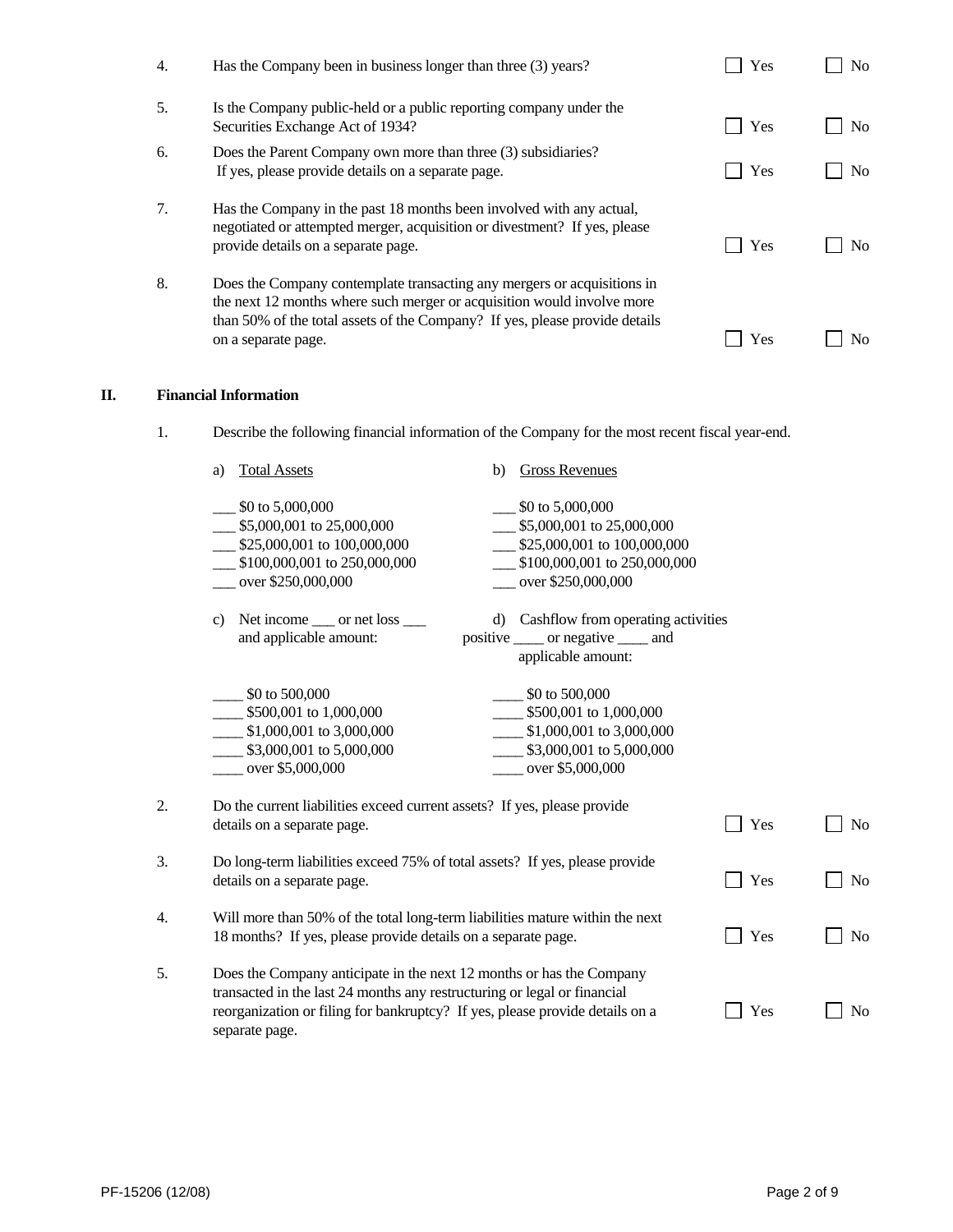### **III. Prior Insurance Information**

 1. Describe any current insurance maintained. The Continuity Date below means the policy inception date for which the most recent main form application was attached.

|     |    | Coverage                                                                                                                                                                                                                                                                                                                                                                                                           | Yes | $\underline{\mathrm{No}}$ | Limits | <b>Continuity Date</b> |                |
|-----|----|--------------------------------------------------------------------------------------------------------------------------------------------------------------------------------------------------------------------------------------------------------------------------------------------------------------------------------------------------------------------------------------------------------------------|-----|---------------------------|--------|------------------------|----------------|
|     |    | Employment<br>Directors and Officers<br>Fiduciary<br>Crime<br>Technology Media, & Professional Services<br>Miscellaneous Prof. Services                                                                                                                                                                                                                                                                            |     |                           |        |                        |                |
|     | 2. | Has any insurer made any payments, taken notice of claim or potential<br>claim or non renewed any management liability or similar insurance any<br>time in the last 24 months? If yes, please provide details on a separate<br>page.                                                                                                                                                                               |     |                           |        | Yes                    | N <sub>o</sub> |
| IV. |    | <b>Prior Activities Information</b>                                                                                                                                                                                                                                                                                                                                                                                |     |                           |        |                        |                |
|     | 1. | Within the last three years, has any person or entity proposed for this<br>insurance been the subject of or involved in any litigation, administrative<br>proceeding, demand letter or formal or informal governmental investigation<br>or inquiry including any investigation by the Department of Labor or the<br>Equal Employment Opportunity Commission. If yes, please provide details<br>on a separate page. |     |                           |        | Yes                    | N <sub>0</sub> |
|     | 2. | Within the last three years, has any person or entity proposed for this<br>insurance had any crime losses. If yes, please provide details on a separate<br>page.                                                                                                                                                                                                                                                   |     |                           |        | Yes                    | N <sub>0</sub> |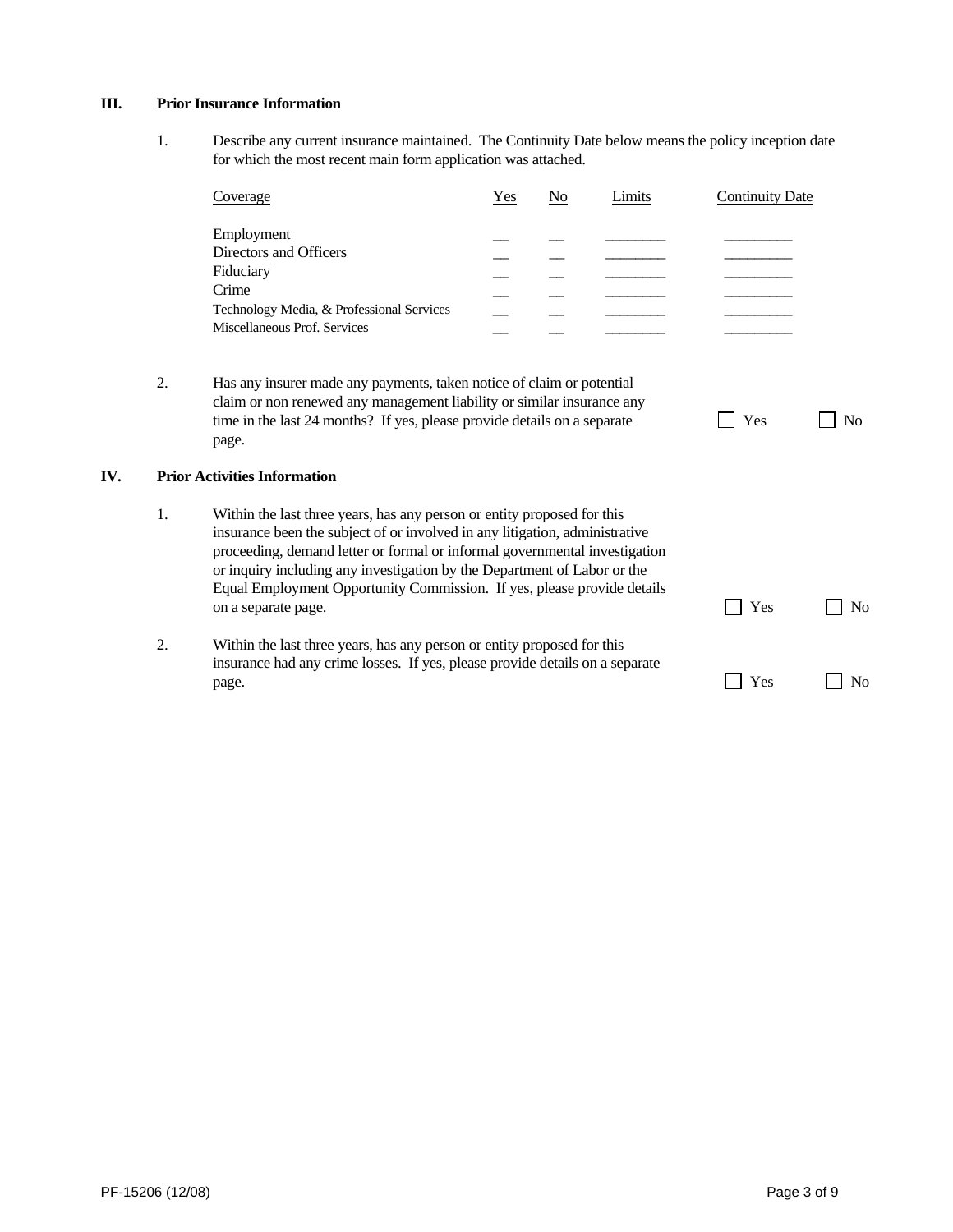### **V. False Information**

**NOTICE TO ARKANSAS APPLICANTS:** Any person who knowingly presents a false or fraudulent **Claim** for payment for a loss or benefit or knowingly presents false information in an application for insurance is guilty of a crime and may be subject to fines and confinement in prison.

**NOTICE TO COLORADO APPLICANTS:** It is unlawful to knowingly provide false, incomplete, or misleading facts or information to an insurance company for the purpose of defrauding or attempting to defraud the company. Penalties may include imprisonment, fines, denial of insurance and civil damages. Any insurance company or agent of an insurance company who knowingly provides false, incomplete, or misleading facts or information to a policyholder or Claimant for the purpose of defrauding or attempting to defraud the policyholder or Claimant with regard to a settlement or award payable from insurance proceeds shall be reported to the Colorado Division of Insurance within the Department of Regulatory Agencies.

**NOTICE TO DISTRICT OF COLUMBIA APPLICANTS:** WARNING: it is a crime to provide false or misleading information to an **Insurer** for the purpose of defrauding the **Insurer** or any other person. Penalties include imprisonment and/or fines. In addition, an **Insurer** may deny insurance benefits if false information materially related to a **Claim** was provided by the applicant.

**NOTICE TO FLORIDA APPLICANTS:** Any person who knowingly, and with intent to injure, defraud, or deceive any **Insurer** files a statement of **Claim** or an application containing any false, incomplete or misleading information is guilty of a felony of the third degree.

**NOTICE TO HAWAII APPLICANTS:** For you protection, Hawaii law requires you to be informed that presenting a fraudulent **Claim** for payment of a loss or benefit is a crime punishable by fines or imprisonment, or both.

**NOTICE TO KENTUCKY APPLICANTS:** Any person who knowingly and with intent to defraud any insurance company or other person files an application for insurance containing any materially false information, or conceals, for the purpose of misleading, information concerning any fact material thereto, commits a fraudulent insurance act, which is a crime.

**NOTICE TO LOUISIANA APPLICANTS:** Any person who knowingly presents a false or fraudulent **Claim** for payment of a loss or benefit or knowingly presents false information in an application for insurance is guilty of a crime and may be subject to fines and confinement in prison.

**NOTICE TO MAINE APPLICANTS:** It is a crime to knowingly provide false, incomplete or misleading information to an insurance company for the purposes of defrauding the company. Penalties may include imprisonment, fines or a denial of insurance benefits.

**NOTICE TO MINNESOTA APPLICANTS:** A person who submits an application or files a **Claim** with intent to defraud or helps commit a fraud against an **Insurer** is guilty of a crime.

**NOTICE TO NEW JERSEY APPLICANTS:** Any person who includes any false or misleading information on an application for an insurance policy is subject to criminal and civil penalties.

**NOTICE TO NEW MEXICO APPLICANTS:** Any person who knowingly presents a false or fraudulent **Claim** for payment of a loss or benefit or knowingly presents false information in an application for insurance is guilty of a crime and may be subject to civil fines and criminal penalties.

**NOTICE TO NEW YORK APPLICANTS:** Any person who knowingly and with intent to defraud any insurance company or other person files an application for insurance or statement of **Claim** containing any materially false information, or conceals for the purpose of misleading, information concerning any fact material thereto, commits a fraudulent insurance act, which is a crime, and shall also be subject to a civil penalty not to exceed five thousand dollars and the stated value of the **Claim** for each such violation.

**NOTICE TO OHIO APPLICANTS:** Any person who, with the intent to defraud or knowing that he is facilitating a fraud against an **Insurer**, submits an application or files a **Claim** containing a false or deceptive statement is guilty of insurance fraud.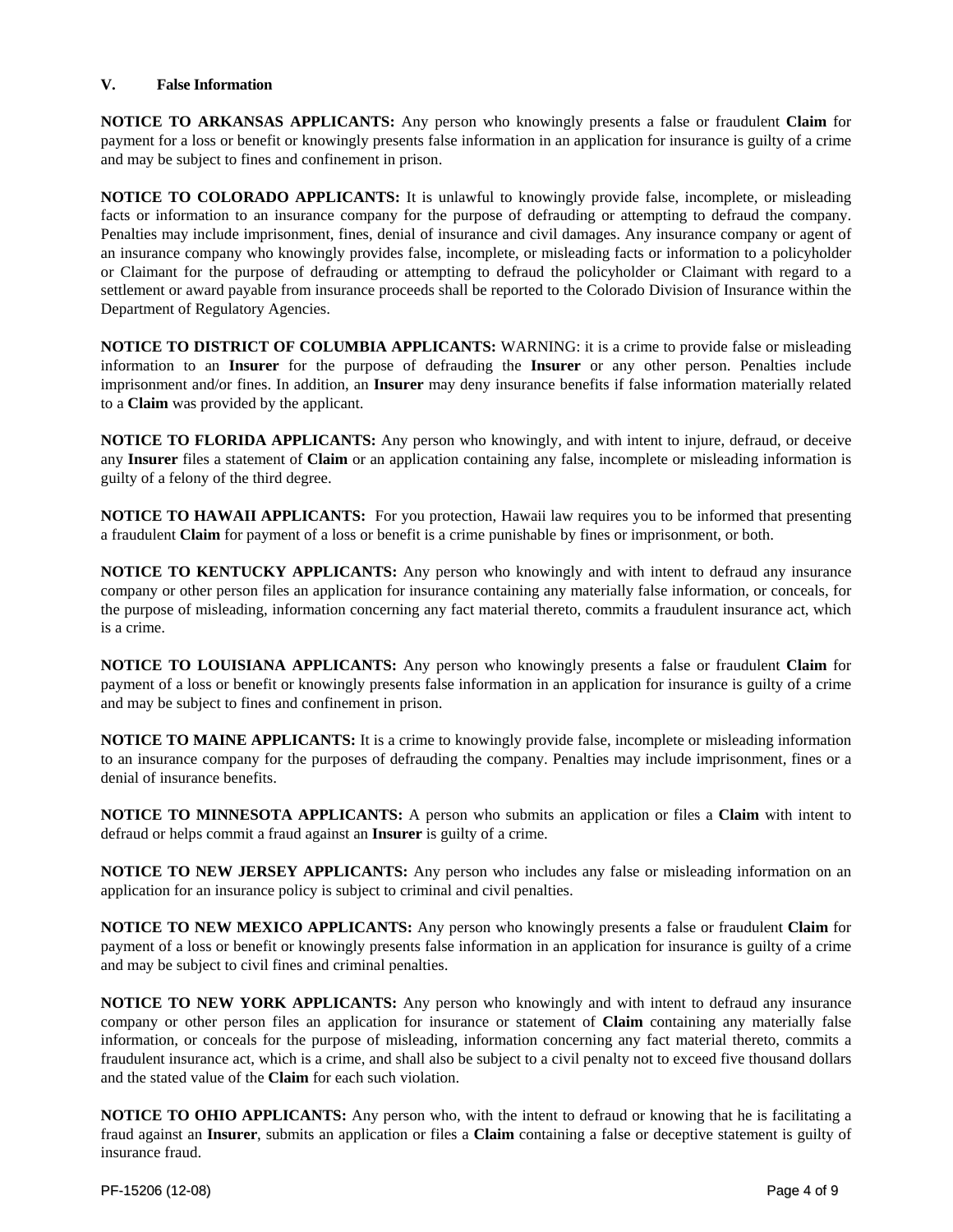**NOTICE TO OKLAHOMA APPLICANTS:** WARNING: Any person who knowingly, and with intent to injure, defraud, or deceive any **Insurer**, makes any **Claim** for the proceeds of an insurance policy containing any false, incomplete or misleading information is guilty of a felony.

**NOTICE TO PENNSYLVANIA APPLICANTS:** Any person who knowingly and with intent to defraud any insurance company or other person files an application for insurance or statement of **Claim** containing any materially false information, or conceals for the purpose of misleading, information concerning any fact material thereto commits a fraudulent insurance act, which is a crime and subjects such person to criminal and civil penalties.

**NOTICE TO TENNESSEE & VIRGINIA APPLICANTS:** It is a crime to knowingly provide false, incomplete or misleading information to an insurance company for the purpose of defrauding the company. Penalties include imprisonment, fines and denial of insurance benefits.

### **VI. Other Information**

- 1. The undersigned declares that to the best of his/her knowledge the statements herein are true. Signing of this Application does not bind the undersigned to complete the insurance, but it is agreed that this Application shall be the basis of the contract should a Policy be issued, and this application will be attached to and become a part of such Policy, if issued. Insurer hereby is authorized to make any investigation and inquiry in connection with this Application as they may deem necessary.
- 2. It is warranted that the particulars and statements contained in the Application for the proposed Policy and any materials submitted herewith (which shall be retained on files by Insurer and which shall be deemed attached hereto, as if physically attached hereto), are the basis for the proposed Policy and are to be considered as incorporated into and constituting a part of the proposed Policy.
- 3. It is agreed that in the event there is any material change in the answers to the questions contained herein prior to the effective date of the Policy, the applicant will notify Insurer and, at the sole discretion of Insurer, any outstanding quotations may be modified or withdrawn.
- 4. It is agreed that in the event there is any misstatement or untruth in the answers to the questions contained herein, Insurer have the right to exclude from coverage any claim based upon, arising out of or in connection with such misstatement or untruth.

Signed: \_\_\_\_\_\_\_\_\_\_\_\_\_\_\_\_\_\_\_\_\_\_\_\_\_\_\_\_\_\_\_\_\_\_\_\_\_\_\_\_\_\_\_\_\_\_\_\_\_\_\_\_\_\_\_\_\_ Date: \_\_\_\_\_\_\_\_\_\_\_\_\_\_\_\_\_\_\_\_\_\_\_\_

(must be signed by an Executive Officer of the Company)

**For purposes of creating a binding contract of insurance by this application or in determining the rights and obligations under such contract in any court of law, the parties acknowledge that a signature reproduced by either facsimile or photocopy shall be the same force and effect as an original signature and that the original and any such copies shall be deemed on and the same document.** 

# **Please fully complete and attach the Information for the Coverage Section (s) desired.**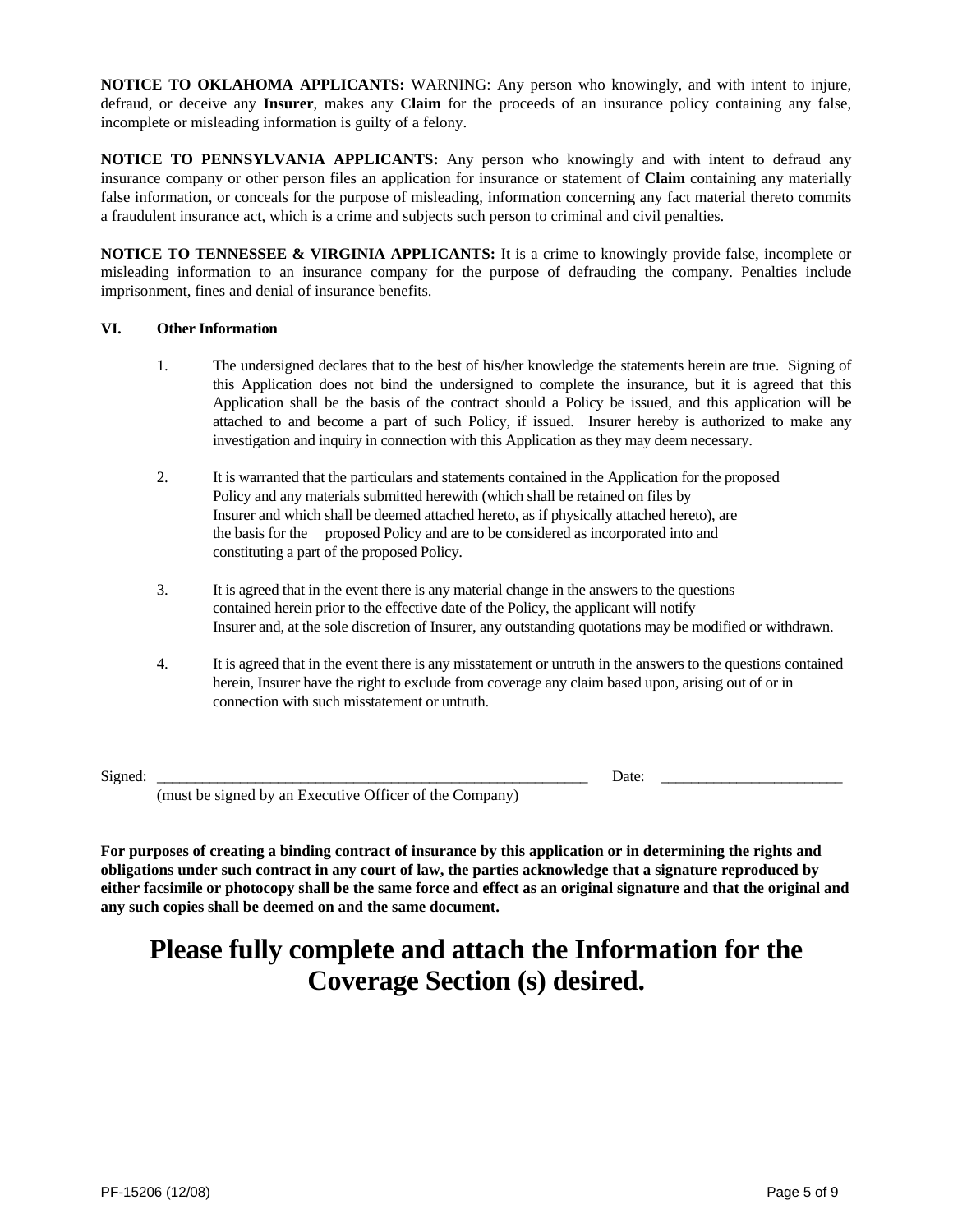### **Employment Practices Coverage Section Information**

|       |               | Is the Parent Company seeking Employment Practices coverage?                                                                                                                                                                                                                                        | Yes |  |
|-------|---------------|-----------------------------------------------------------------------------------------------------------------------------------------------------------------------------------------------------------------------------------------------------------------------------------------------------|-----|--|
|       |               | If yes, please answer the following questions.                                                                                                                                                                                                                                                      |     |  |
| 1.    |               | Total number of employees (full-time and part-time).                                                                                                                                                                                                                                                |     |  |
|       |               | $0$ to $10$<br>151 to 225<br>11 to 30<br>226 to 300<br>31 to 50<br>301 to 400<br>51 to 75<br>401 to 500<br>over 500<br>76 to 100<br>101 to 150<br>Exact number, if over 500                                                                                                                         |     |  |
| Note: |               | When answering the above range of employees, multiply the number of part-time employee by a<br>factor of .5 and add to number of full-time employees and independent contractors.                                                                                                                   |     |  |
| 2.    |               | Do more than 25% of all employees currently earn more than \$50,000?                                                                                                                                                                                                                                | Yes |  |
| 3.    |               | Have more than 25% of the officers or management voluntarily left the<br>employ of the Company or had employment with the Company terminated<br>within the last 18 months? If yes, please provide details on a separate page.                                                                       | Yes |  |
| 4.    |               | Does the Company anticipate in the next 12 months, or has the Company<br>transacted in the last 12 months, any plant, facility, branch or office closing,<br>consolidations or layoffs affecting 20% or more of the employees of the<br>Company? If yes, please provide details on a separate page. | Yes |  |
| 5.    | Practices.    | Describe the internal controls the Company maintains for Employment                                                                                                                                                                                                                                 |     |  |
|       | a)            | Have all management staff and officers attended training and<br>education programs on sexual harassment within the last 18<br>months?                                                                                                                                                               | Yes |  |
|       | b)            | Does labor relations counsel review the employment<br>policies/procedures at least annually?                                                                                                                                                                                                        | Yes |  |
|       | $\mathbf{c})$ | Is there a separate Human Resources Department?                                                                                                                                                                                                                                                     | Yes |  |
|       | $\rm d$       | Does the Company publish and distribute an employee handbook to<br>every employee?                                                                                                                                                                                                                  | Yes |  |
|       | e)            | Are there written procedures for handling employee complaints of<br>discrimination or sexual harassment?                                                                                                                                                                                            | Yes |  |
|       | f)            | Are there written procedures for handling employee grievances or                                                                                                                                                                                                                                    |     |  |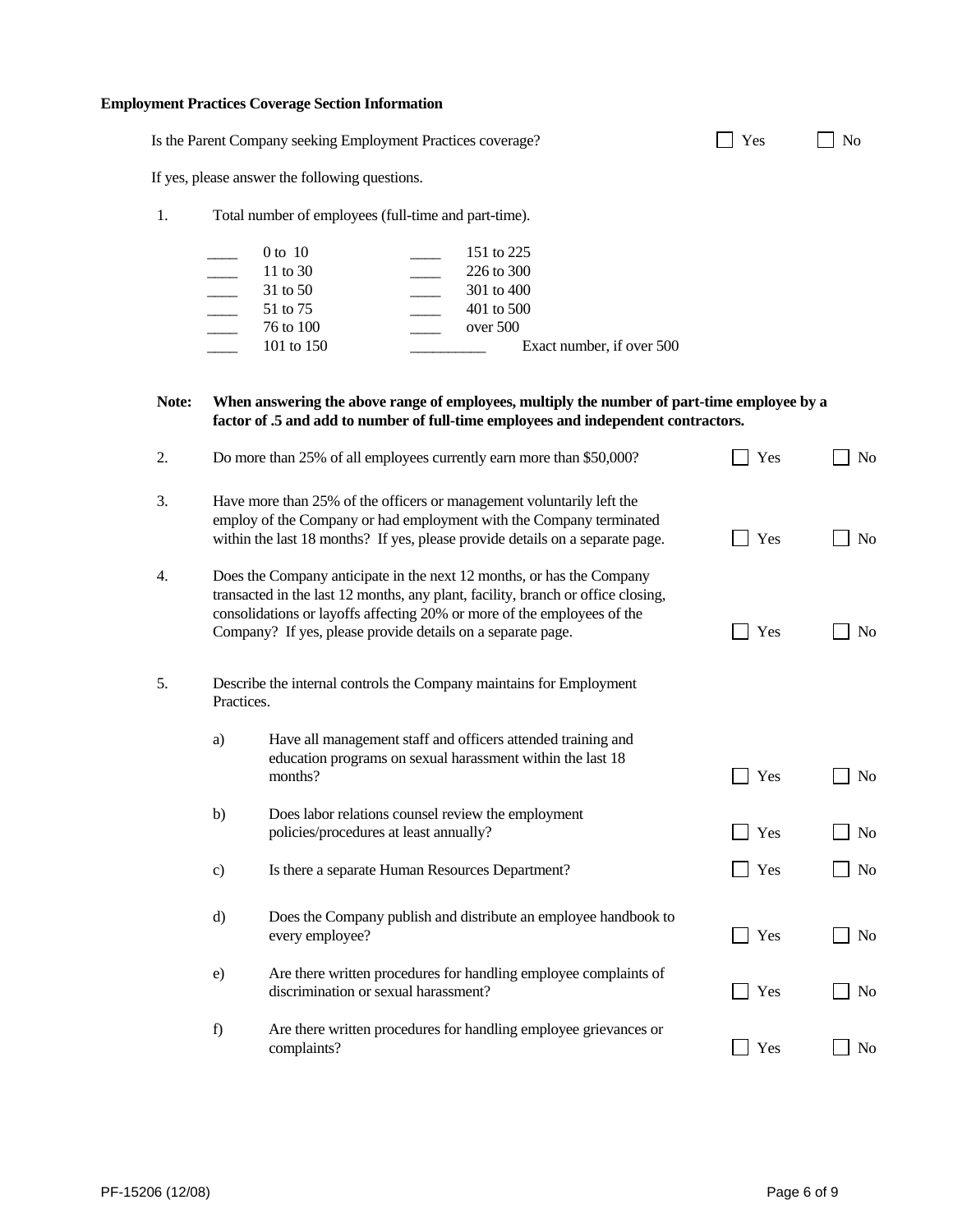# **Directors & Officers and Company Coverage Section Information**

|    | Is the Parent Company seeking Directors & Officers and Company coverage?                                                                                                       | Yes | N <sub>o</sub> |
|----|--------------------------------------------------------------------------------------------------------------------------------------------------------------------------------|-----|----------------|
|    | If yes, please answer the following questions.                                                                                                                                 |     |                |
| 1. | Do the Directors and Officers as a whole, directly or indirectly, own or<br>control the voting rights of more than 50% of the outstanding securities of<br>the Parent Company? | Yes | N <sub>0</sub> |
| 2. | Within the last 18 months, has the Company transacted or attempted a<br>private debt or equity offering of securities? If yes, please provide details<br>on a separate page.   | Yes | N <sub>0</sub> |
| 3. | Within the next 18 months does the Company anticipate any:                                                                                                                     |     |                |
|    | private debt equity offering of securities? If yes, please provide<br>a)<br>details on a separate page.                                                                        | Yes | N <sub>0</sub> |
|    | public offering of securities? If yes, please provide details on a<br>b)<br>separate page.                                                                                     | Yes | N <sub>0</sub> |
| 4. | Does the Company render any professional services for others for a fee or<br>compensation? If yes, please provide details on a separate page.                                  | Yes | N <sub>0</sub> |
| 5. | Does the Company act as a general partner in any partnership? If yes,<br>please provide details on a separate page.                                                            | Yes | N <sub>o</sub> |
| 6. | Does the Company have any direct or indirect insurance operations? If<br>yes, please provide details on a separate page.                                                       | Yes | N <sub>0</sub> |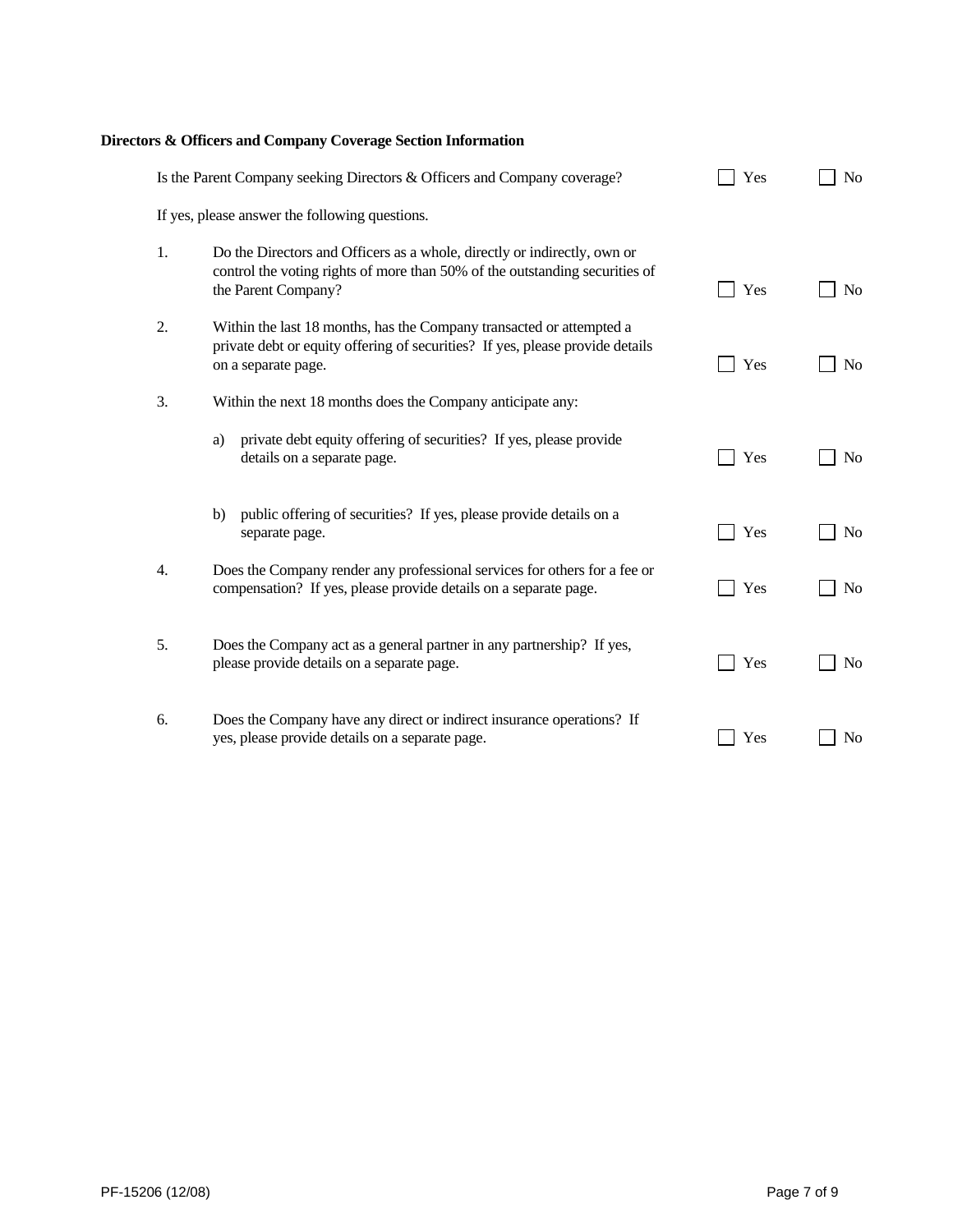## **Fiduciary Coverage Section Information**

|     | Is the Parent Company seeking Fiduciary Liability coverage?                                                                                                                                              | Yes                      | No             |
|-----|----------------------------------------------------------------------------------------------------------------------------------------------------------------------------------------------------------|--------------------------|----------------|
|     | If yes, please answer the following questions.                                                                                                                                                           |                          |                |
| 1.  | Does the Company have more than five (5) plans to be covered under the<br>proposed insurance? If yes, please provide details on a separate page.                                                         | Yes                      | N <sub>0</sub> |
| 2.  | Indicate the type of plans to be insured.                                                                                                                                                                |                          |                |
|     | Pension<br><b>Welfare Benefit</b><br><b>Profit Sharing</b>                                                                                                                                               | Employee Stock Ownership |                |
| 3.  | Total number of employees currently enrolled in all plans:                                                                                                                                               |                          |                |
|     | $0$ to $10$<br>151 to 225<br>11 to 30<br>226 to 300<br>31 to 50<br>301 to 400<br>51 to 75<br>401 to 500<br>over 500<br>76 to 100<br>101 to 150<br>Exact number, if over 500                              |                          |                |
| 4.  | Total asset value of all plans combined for the most recent fiscal year.                                                                                                                                 |                          |                |
|     | \$0 to 1,000,000<br>\$1,000,001 to 5,000,000<br>\$5,000,001 to 25,000,000<br>\$25,000,001 to 100,000,000<br>over \$100,000,000                                                                           |                          |                |
| 5.  | Do all of the plans conform to the standards of eligibility, participation,<br>vesting and other provisions of the Employee Retirement Income Security<br>Act of 1974, as amended?                       | Yes                      | No             |
| 6.  | Are the plans reviewed at least annually to assure that there are no<br>violations of any plan trust agreements, prohibited transactions or party in<br>interest rules?                                  | Yes                      | No             |
| 7.  | Are any of the plans under funded by more than 30%? If yes, please<br>provide details on a separate page.                                                                                                | Yes                      | N <sub>o</sub> |
| 8.  | Does the Company have any delinquent contributions to any plan? If yes,<br>please provide details on a separate page.                                                                                    | Yes                      | No             |
| 9.  | Have any plans been terminated, suspended, merged or dissolved within<br>the last 24 months? If yes, please provide details on a separate page.                                                          | Yes                      | No             |
| 10. | Does the Company anticipate terminating, suspending, merging or<br>dissolving any plans within the next 18 months? If yes, please provide<br>details on a separate page.                                 | Yes                      | N <sub>0</sub> |
| 11. | Are more than 10% of the assets of any plan, other than an Employee Stock<br>Ownership Plan, invested in any securities of or loan to the Company? If yes,<br>please provide details on a separate page. | Yes                      | $\vert$ No     |